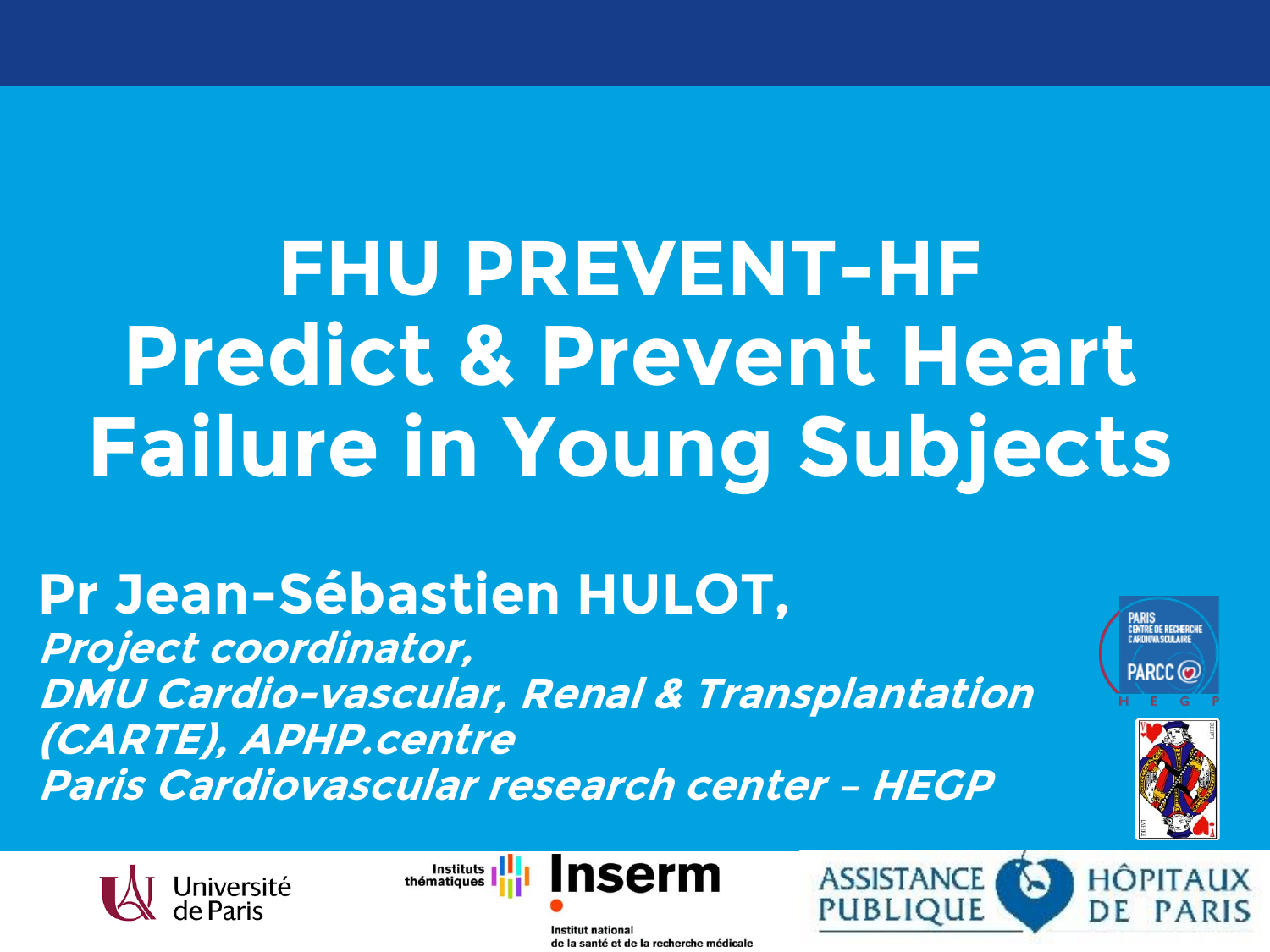## **Why PREVENT-HF ?**

2

1 300 studiants of

## **To create a care, research & educational program dedicated to HF in young patients (from ≥15 to ≤50-y)**

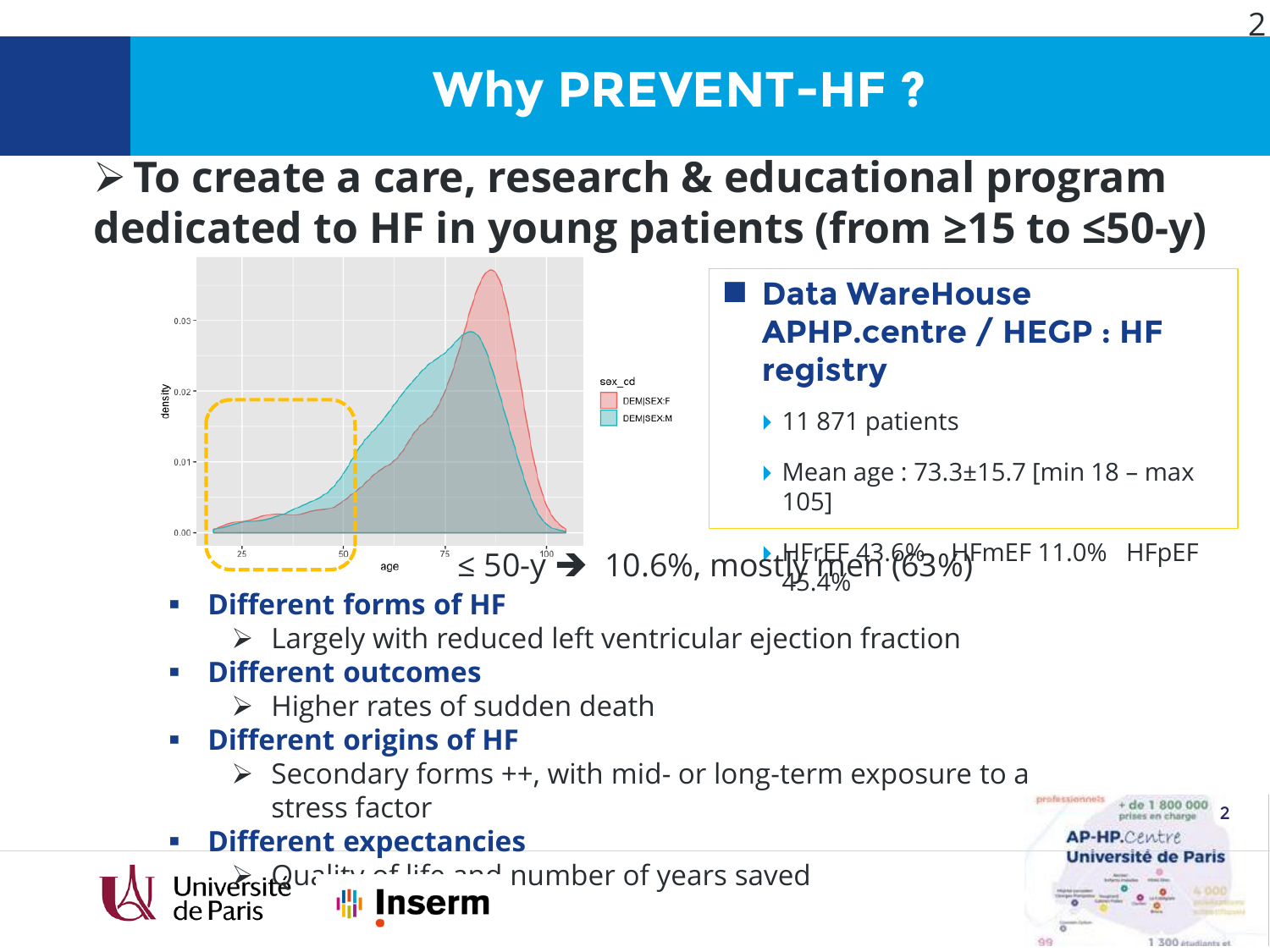## **Our priorities : Understand pathways leading to HF in young patients**





1 300 Atudiants of

**AP-HP.**Centre **Université de Paris**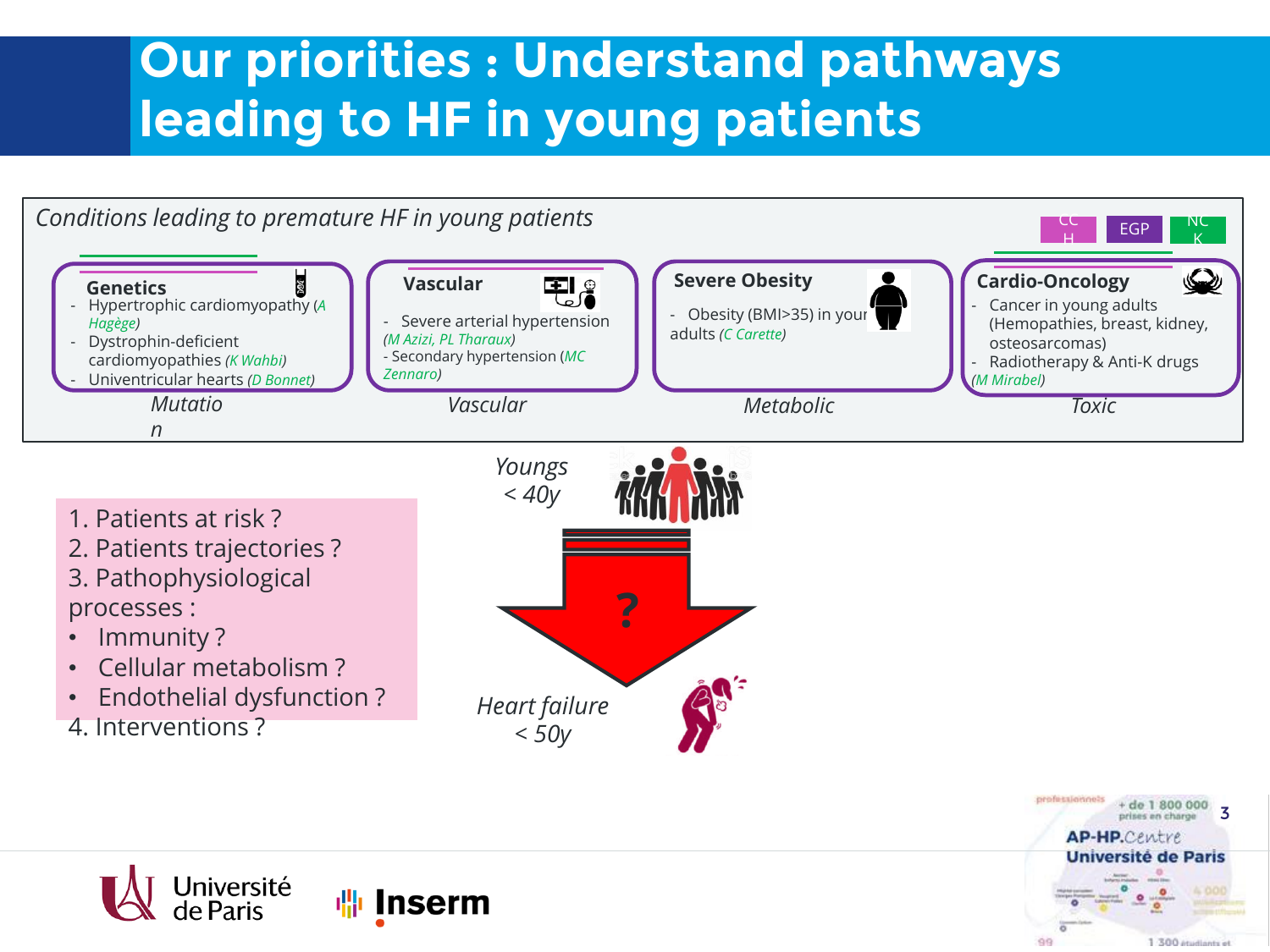## **Our program**

### **Patient Cohorts:**

- Phenotypic & Biological characterization

- Outcomes & events
- Database & Big data

#### **WP1. Epidemiology**

- Cohorts & follow-up *(CIC-EC)*
- Sudden death *(X Jouven, JP Empana)*
- Big Data Handling & AI *(Fealinx)*

#### **WP2. Imaging & function**

- Cardiac imaging: MRI *(E Mousseaux),*  Nuclear *(B Tavitian)*
- **Echocardiography** (*A Hagege*)
- Vascular imaging (*P Boutouyrie*)

#### **WP3. Biology**

- Genomic analysis *(N Bouatia-Naji),* Molecular kits *(BforCure)*
- Endothelial markers (*C Boulanger, A Eichmann, E Camerer*)
- Immune cells (*JS Silvestre*, *L Mauge*)
- Metabolism & Mitochondria (*T Wai)*
- iPSC-derived CV cells & modeling (*JS Hulot*)
- Biobanking (Blood, Urine, Tissues, Stools)

### **Therapies:**

- New drugs
- repurposing
	- **Diagnostic** tools

### **WP4.**

#### **Therapeutic innovations**

- Clinical investigations center 1418 *(CIC-P)*
- Emulated trials *(S Katsahian)*

### **Real-life data** - remote

monitoring

#### **WP5.**

#### **Telemonitoring**

- Connected Tshirts / devices (*JS Hulot / Bioserenity*)
- Online consultation

**Identify the patients at risk Define diagnostic and prognostic biomarkers Understand the pathways**

**Iserm** 

Université

de Paris

**Evaluate innovations**

**Assess real-life impact**